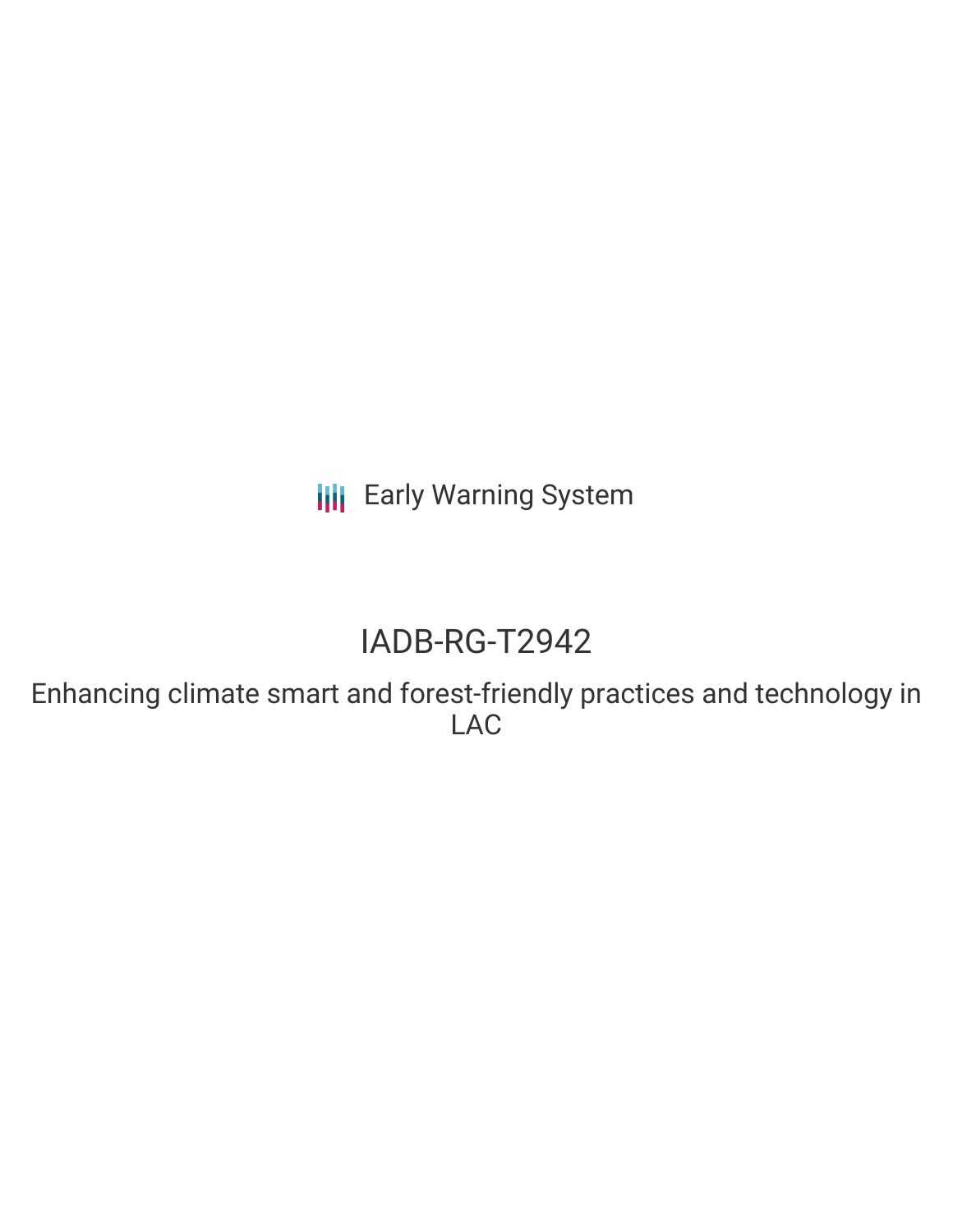

### **Quick Facts**

| <b>Financial Institutions</b>  | Inter-American Development Bank (IADB) |
|--------------------------------|----------------------------------------|
| <b>Status</b>                  | Active                                 |
| <b>Bank Risk Rating</b>        | C                                      |
| <b>Investment Type(s)</b>      | <b>Advisory Services</b>               |
| <b>Investment Amount (USD)</b> | \$0.80 million                         |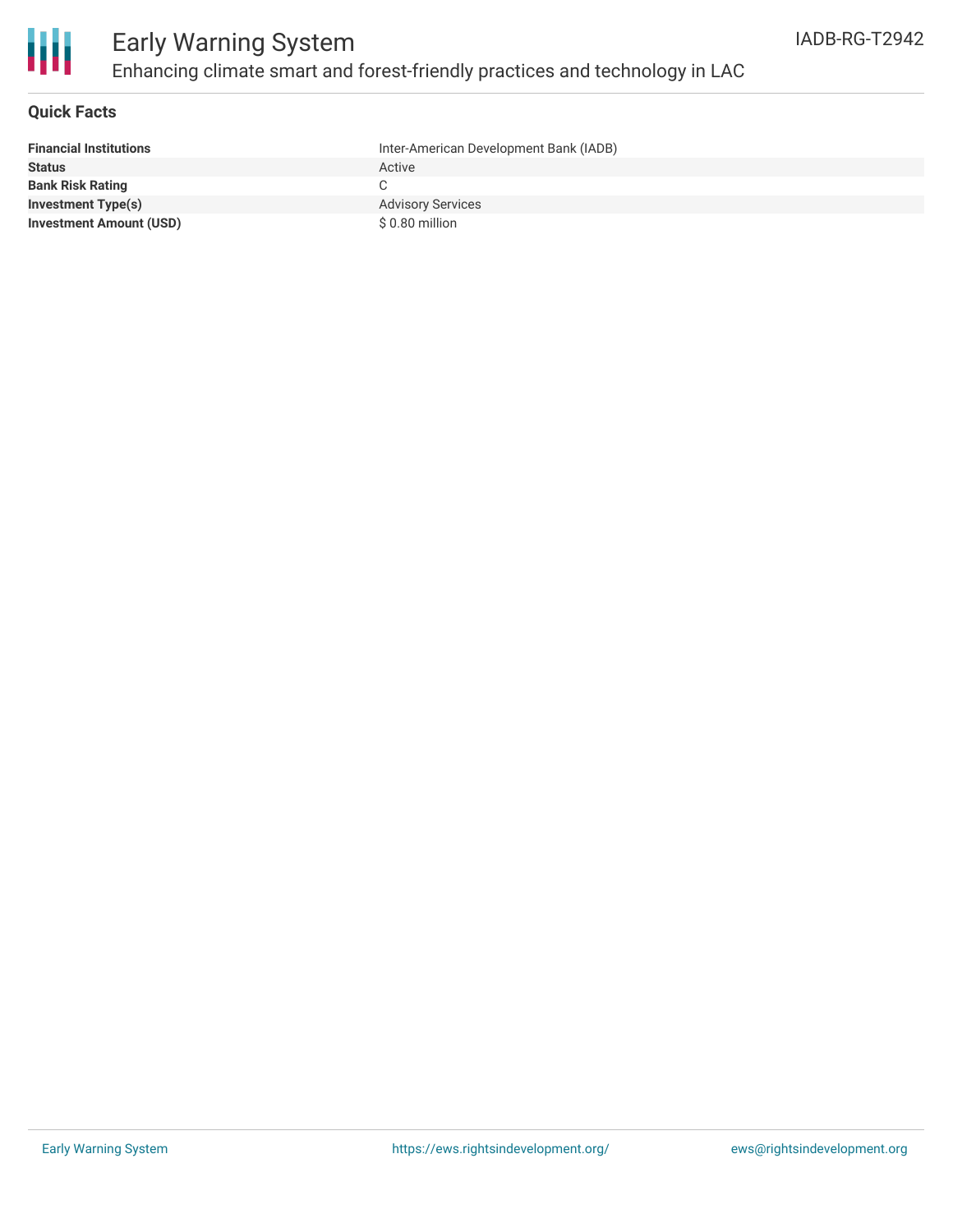

### **Project Description**

The overall objective of this Technical Cooperation is to support public and private sectors to reduce deforestation while strengthening low carbon agriculture by implementing climate smart and environmentally sustainable agriculture policies or practices in Colombia (Meta and/or Caquetá), Brazil (Para), and Argentina (Salta/Jujuy). The three specific objectives are: (i) to scale up the Green Growth Compact methodology through knowledge, capacity building, and dissemination tools and platforms; (ii) to support policy change and an enabling regulatory environment at state, subnational and national level to promote landscape conservation activities while fostering the public and private dialogue on this aspect; and (iii) to improve producers' capacity to implement climate smart and environmentally sustainable practices and technology.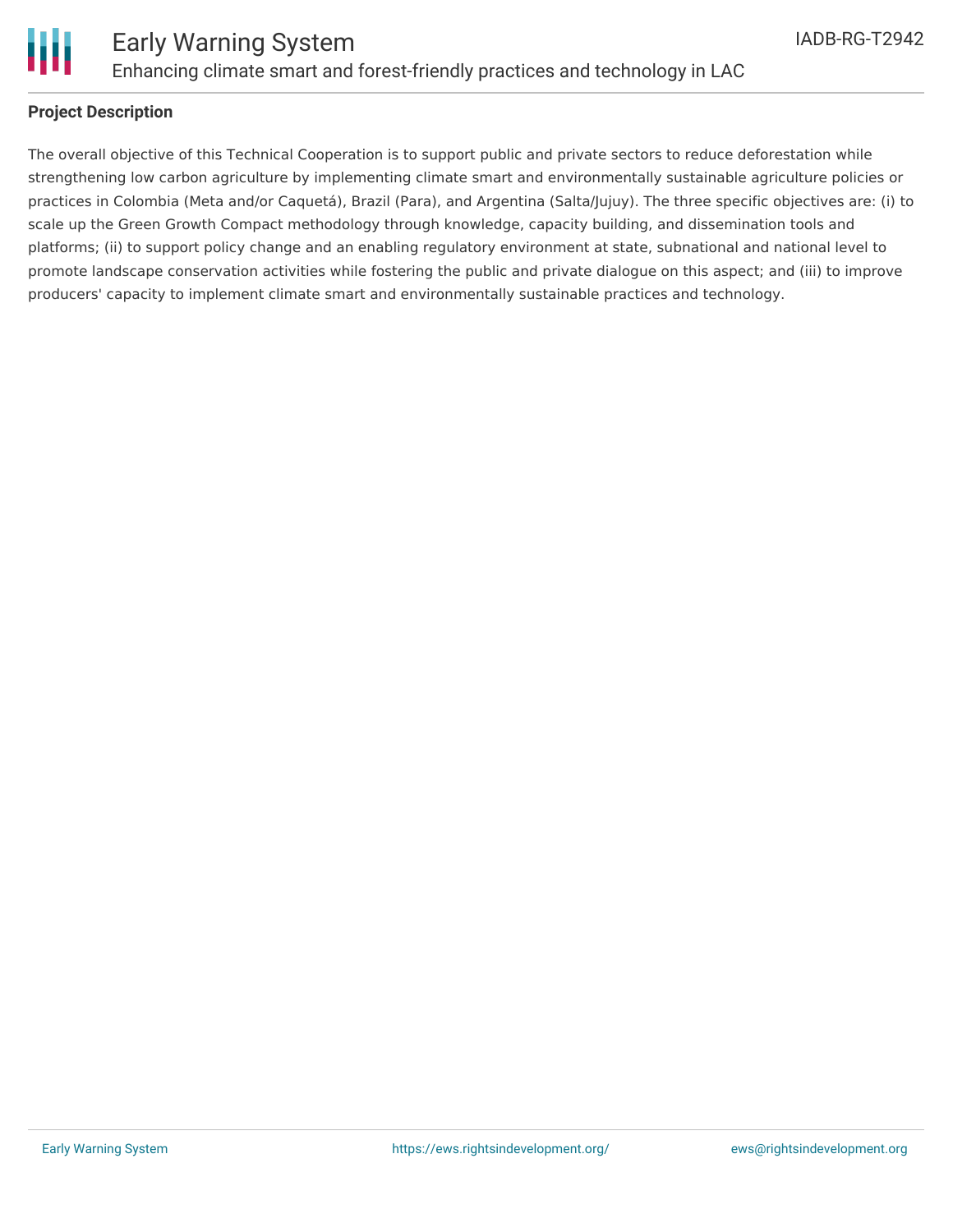

## Early Warning System Enhancing climate smart and forest-friendly practices and technology in LAC

#### **Investment Description**

• Inter-American Development Bank (IADB)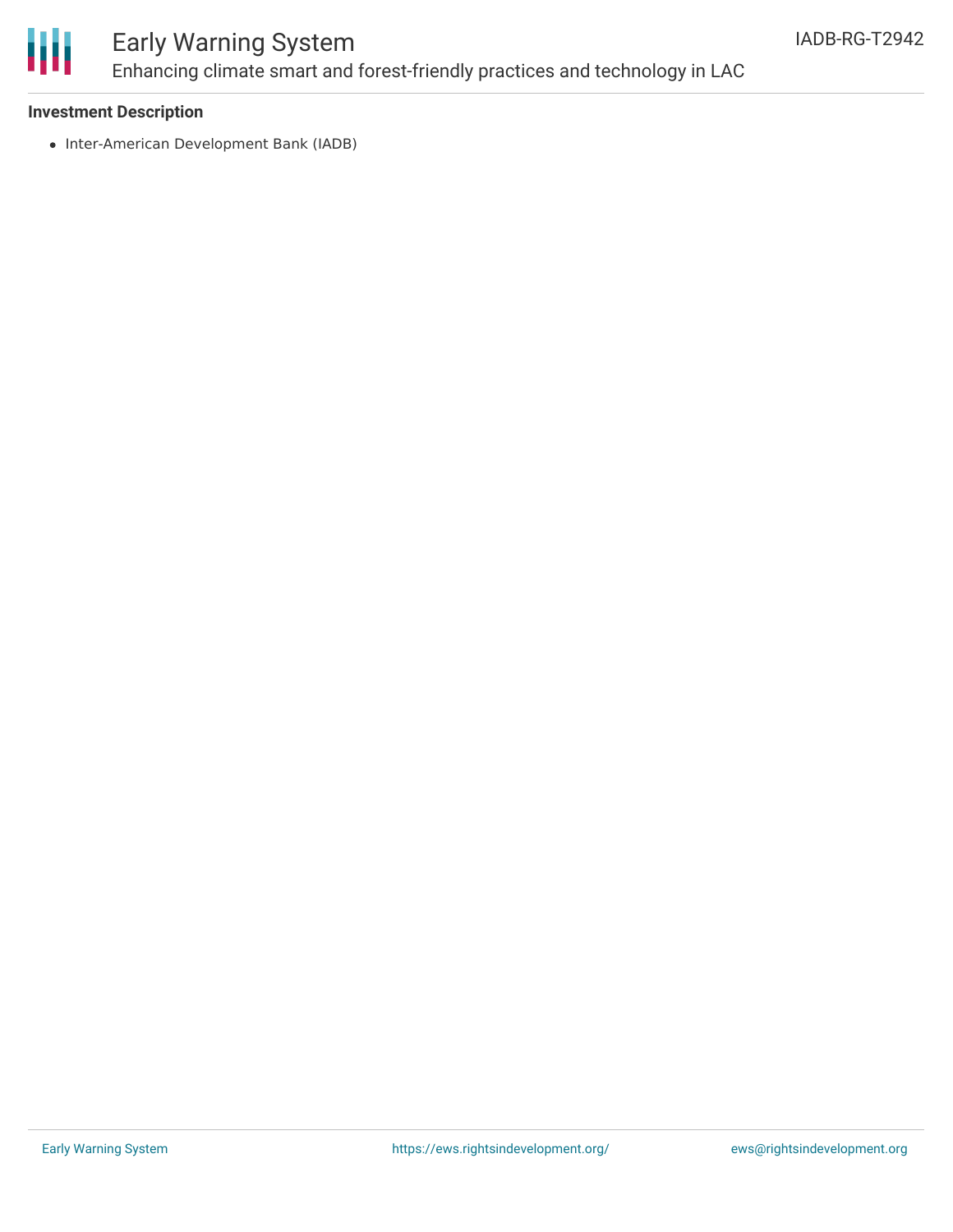

#### **Contact Information**

ACCOUNTABILITY MECHANISM OF IADB

The Independent Consultation and Investigation Mechanism (MICI) is the independent complaint mechanism and fact-finding body for people who have been or are likely to be adversely affected by an Inter-American Development Bank (IDB) or Inter-American Investment Corporation (IIC)-funded project. If you submit a complaint to MICI, they may assist you in addressing the problems you raised through a dispute-resolution process with those implementing the project and/or through an investigation to assess whether the IDB or IIC is following its own policies for preventing or mitigating harm to people or the environment. You can submit a complaint by sending an email to MICI@iadb.org. You can learn more about the MICI and how to file a complaint at http://www.iadb.org/en/mici/mici,1752.html (in English) or http://www.iadb.org/es/mici/mici,1752.html (Spanish).